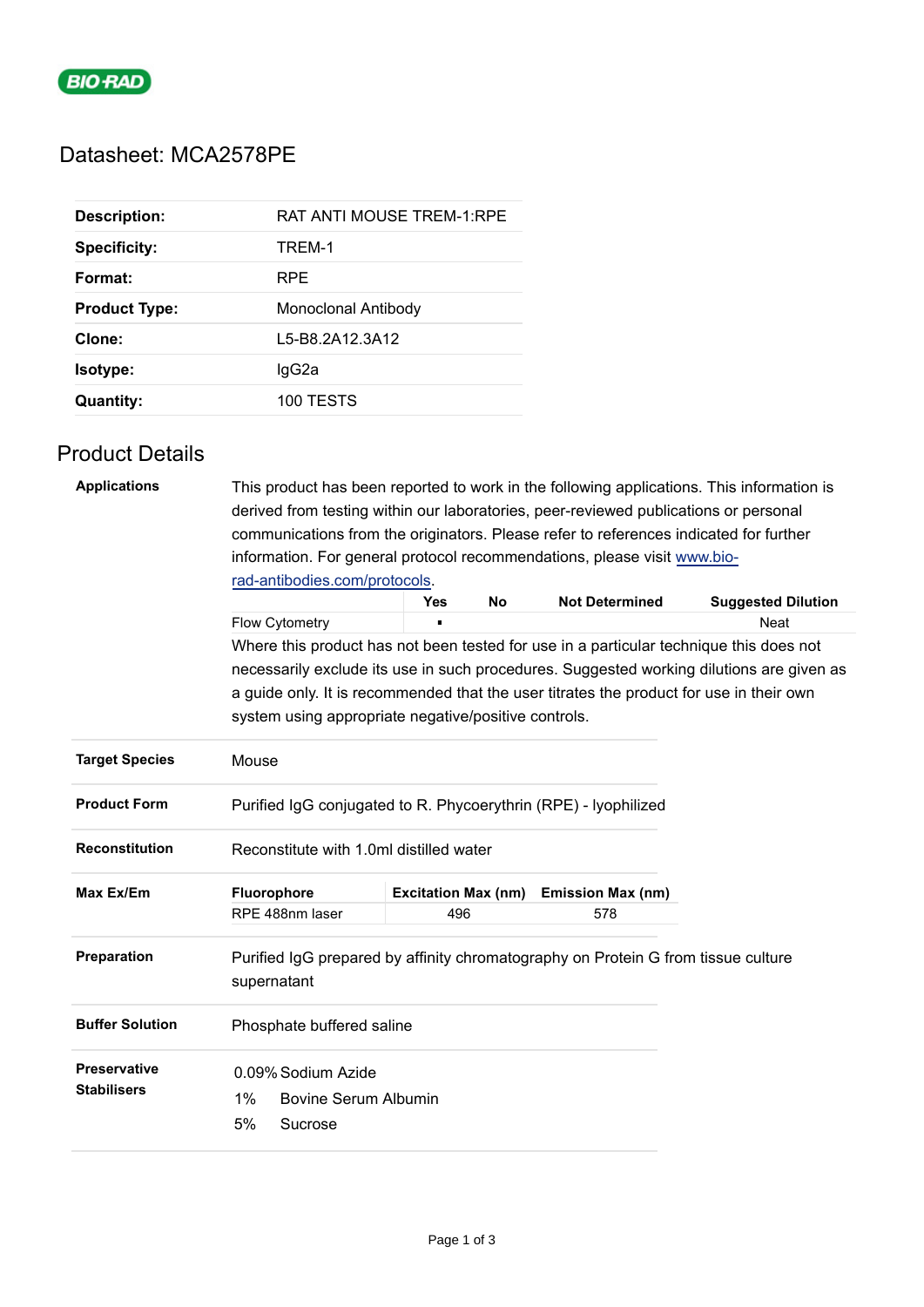| <b>External Database</b><br>Links              | <b>UniProt:</b><br>Q9JKE2<br><b>Related reagents</b><br><b>Entrez Gene:</b><br>58217<br>Trem1<br><b>Related reagents</b>                                                                                                                                                                                                                                                                                                                                                                                                                                                                                                                                                                                                                                 |
|------------------------------------------------|----------------------------------------------------------------------------------------------------------------------------------------------------------------------------------------------------------------------------------------------------------------------------------------------------------------------------------------------------------------------------------------------------------------------------------------------------------------------------------------------------------------------------------------------------------------------------------------------------------------------------------------------------------------------------------------------------------------------------------------------------------|
| <b>RRID</b>                                    | AB_10892677                                                                                                                                                                                                                                                                                                                                                                                                                                                                                                                                                                                                                                                                                                                                              |
| <b>Specificity</b>                             | Rat anti Mouse Trem-1 antibody, clone L5-B8.2A12.3A12 recognizes mouse triggering<br>receptor expressed on myeloid cells 1 (TREM-1), a 30kD member of the immunoglobulin<br>superfamily expressed on neutrophils and a subset of monocytes. TREM-1 is involved in<br>the microbial inflammatory response. It acts in conjunction with the adaptor protein DAP12<br>to activate neutrophils and monocytes, leading to the secretion of pro-inflammatory<br>mediators and enhancement of the inflammatory response. Microbial infection also<br>induces the release of soluble form of TREM-1 from monocytes, which is reported to act<br>as an inhibitor of TREM-1.<br>TREM-1 mediates the septic shock pathway, and blocking TREM-1 has been reported to |
|                                                | reduce inflammation and increase survival in certain models of bacterial infection.                                                                                                                                                                                                                                                                                                                                                                                                                                                                                                                                                                                                                                                                      |
| <b>Flow Cytometry</b>                          | Use 10ul of the suggested working dilution to label $1x10^6$ cells in 100ul.                                                                                                                                                                                                                                                                                                                                                                                                                                                                                                                                                                                                                                                                             |
| <b>References</b>                              | 1. Wang, F. et al. (2012) Blocking TREM-1 signaling prolongs survival of mice with<br>Pseudomonas aeruginosa induced sepsis. Cell Immunol. 272 (2): 251-8.                                                                                                                                                                                                                                                                                                                                                                                                                                                                                                                                                                                               |
| <b>Storage</b>                                 | Store at +4°C. DO NOT FREEZE.<br>This product should be stored undiluted. This product is photosensitive and should be<br>protected from light. Should this product contain a precipitate we recommend<br>microcentrifugation before use.                                                                                                                                                                                                                                                                                                                                                                                                                                                                                                                |
| <b>Guarantee</b>                               | 12 months from date of despatch                                                                                                                                                                                                                                                                                                                                                                                                                                                                                                                                                                                                                                                                                                                          |
| <b>Health And Safety</b><br><b>Information</b> | Material Safety Datasheet documentation #20487 available at:<br>20487: https://www.bio-rad-antibodies.com/uploads/MSDS/20487.pdf                                                                                                                                                                                                                                                                                                                                                                                                                                                                                                                                                                                                                         |
| <b>Regulatory</b>                              | For research purposes only                                                                                                                                                                                                                                                                                                                                                                                                                                                                                                                                                                                                                                                                                                                               |

## Related Products

### **Recommended Negative Controls**

[RAT IgG2a NEGATIVE CONTROL:RPE \(MCA1212PE\)](https://www.bio-rad-antibodies.com/control/rat-igg2a-negative-control-mca1212.html?f=rpe)

### **Recommended Useful Reagents**

[MOUSE SEROBLOCK FcR \(BUF041A\)](https://www.bio-rad-antibodies.com/reagent/mouse-mouse-seroblock-fcr-accessory-reagent-fcr4g8-buf041.html) [MOUSE SEROBLOCK FcR \(BUF041B\)](https://www.bio-rad-antibodies.com/reagent/mouse-mouse-seroblock-fcr-accessory-reagent-fcr4g8-buf041.html?f=reagent)